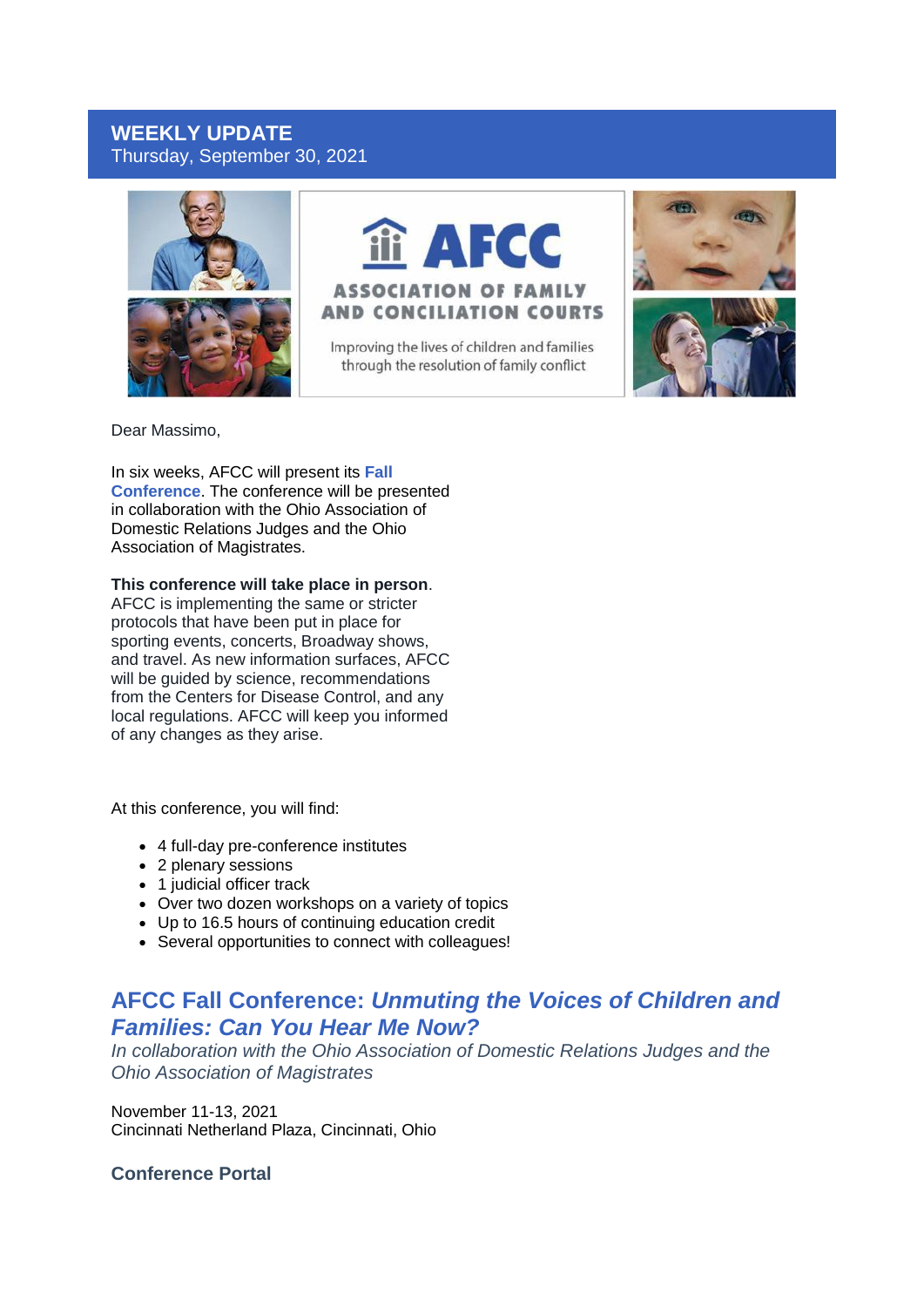The conference portal is open! This is your home for all information about the AFCC Fall Conference. On **[the portal](https://r20.rs6.net/tn.jsp?f=001zVuCuVZbk3k5kPBeehXlcs6lBNLDPUlK8itrLuL_HqZsp35y-nuD39xdaZkl3aejJ2ry8Da35MLrJadFAbrGwsKX6onAM-swZLsl4Vw1n6RS40rgNiqmee8y0wn7n52W893ElwtXSPMHOpW9SBEf3WeDrHXY9QZ4XSxjDQtoGxg=&c=ZwowOTlHYB7IqYEb8cRPQCTZiMZeki4ZwzIVtMO9y3GGQEAMNXMbTQ==&ch=SVMCzBfNV-kM3BCSIaUgPRag_ANpJU5fgEGSr-hMuiPl8EMi7pocQg==)**, you can:

- **[Download the brochure](https://r20.rs6.net/tn.jsp?f=001zVuCuVZbk3k5kPBeehXlcs6lBNLDPUlK8itrLuL_HqZsp35y-nuD38t-DLpvj6YGOv9xB8q93N61gf9fpZI_iGP23yIaSCIpxxt2UmWUGoPGVqc8kBApf1HHz0nTSzPod7HI86XvuHuEodPnyXEhqHd-2XUTs_ZGzmPj2vvq6F37Jne5gH_1Pn6qQtyrdSys-OlWgBDPagMY6jLuUW1o7wnRyfU9ZYoPUatoEWVnWDcbdb7qg1SAz_pXmMPl33LgkK1_gAxnMjqiMdrlC_wV8pffUzcGvw5LtW-lCBpzhsFVS1CGG42lq4upzDqsN_ltbxAYfrFF0U0vZCszIjpeVQ==&c=ZwowOTlHYB7IqYEb8cRPQCTZiMZeki4ZwzIVtMO9y3GGQEAMNXMbTQ==&ch=SVMCzBfNV-kM3BCSIaUgPRag_ANpJU5fgEGSr-hMuiPl8EMi7pocQg==)**
- **[View the conference schedule](https://r20.rs6.net/tn.jsp?f=001zVuCuVZbk3k5kPBeehXlcs6lBNLDPUlK8itrLuL_HqZsp35y-nuD38t-DLpvj6YGA275pqC2yWg7K76I5hJXqksCka6hojTXC13t5yW8dp0l_BSLXrqTjG7sKq92FAeFD-TMqwb1hFSKmMOSyMF_xJeuyNLEO4Cved7ajqM2fFXIKaIp-KfbRw==&c=ZwowOTlHYB7IqYEb8cRPQCTZiMZeki4ZwzIVtMO9y3GGQEAMNXMbTQ==&ch=SVMCzBfNV-kM3BCSIaUgPRag_ANpJU5fgEGSr-hMuiPl8EMi7pocQg==)**
- **[Read session descriptions](https://r20.rs6.net/tn.jsp?f=001zVuCuVZbk3k5kPBeehXlcs6lBNLDPUlK8itrLuL_HqZsp35y-nuD38t-DLpvj6YGA275pqC2yWg7K76I5hJXqksCka6hojTXC13t5yW8dp0l_BSLXrqTjG7sKq92FAeFD-TMqwb1hFSKmMOSyMF_xJeuyNLEO4Cved7ajqM2fFXIKaIp-KfbRw==&c=ZwowOTlHYB7IqYEb8cRPQCTZiMZeki4ZwzIVtMO9y3GGQEAMNXMbTQ==&ch=SVMCzBfNV-kM3BCSIaUgPRag_ANpJU5fgEGSr-hMuiPl8EMi7pocQg==)**
- **[Check continuing education information](https://r20.rs6.net/tn.jsp?f=001zVuCuVZbk3k5kPBeehXlcs6lBNLDPUlK8itrLuL_HqZsp35y-nuD38t-DLpvj6YGwNKJ1qjRTvoazzq3alY4vsZ7qUtDfYyEZqSwnqCXm7h_2DOUGtcK8xVCfk7O0JsNeRVk3VXgZaruyTjBDrKirg57oqWIX23fWB6z49TWg3lFTa7bVLhalBtvcjkP-QCn&c=ZwowOTlHYB7IqYEb8cRPQCTZiMZeki4ZwzIVtMO9y3GGQEAMNXMbTQ==&ch=SVMCzBfNV-kM3BCSIaUgPRag_ANpJU5fgEGSr-hMuiPl8EMi7pocQg==)**
- **[Read conference information](https://r20.rs6.net/tn.jsp?f=001zVuCuVZbk3k5kPBeehXlcs6lBNLDPUlK8itrLuL_HqZsp35y-nuD38t-DLpvj6YGeIUrcX_MS7dffCTrkRvqckGtuMQvaOUZv-LrxHYURbQav0PVPn8V3b5f_PvuqWjCDjmcIrLSYDuGnAaQTRyxWYKFwQIhaMQdsignf7i3ou1u5aBsVGVbXCMNAYtcZ8ch&c=ZwowOTlHYB7IqYEb8cRPQCTZiMZeki4ZwzIVtMO9y3GGQEAMNXMbTQ==&ch=SVMCzBfNV-kM3BCSIaUgPRag_ANpJU5fgEGSr-hMuiPl8EMi7pocQg==)**
- **[Learn about conference exhibitors](https://r20.rs6.net/tn.jsp?f=001zVuCuVZbk3k5kPBeehXlcs6lBNLDPUlK8itrLuL_HqZsp35y-nuD38t-DLpvj6YGqeTkoQ-8LZpizUKMxVrMuprBaQwmPF7bo483reE2wYhfpe5quNJnHaUx0dD4aXNiL5TxoJYZUXawjAhihNqTv4UMJJYp3-xedIhacnJvgcywqO4-J4eRXJ_TgrxwGAOs&c=ZwowOTlHYB7IqYEb8cRPQCTZiMZeki4ZwzIVtMO9y3GGQEAMNXMbTQ==&ch=SVMCzBfNV-kM3BCSIaUgPRag_ANpJU5fgEGSr-hMuiPl8EMi7pocQg==)**
- **[Register to attend!](https://r20.rs6.net/tn.jsp?f=001zVuCuVZbk3k5kPBeehXlcs6lBNLDPUlK8itrLuL_HqZsp35y-nuD39AddSFlT1vrzVyAO2FfxBWhoCB-Is8UntBnT9r4AqqB8IUgoiQ9OSC3kY1_2JMx7EfKhtWw71t-Tk99GHnjwiy-vrZ4RiVsCK67geVfwHfqt7dRdMlHEPThxTeL3eotnwhEgSvacKD6LceO-6xDJG87TaWWbExtBYqlhYPUAbTyM05jLlzivpjTlbG94CCnPw==&c=ZwowOTlHYB7IqYEb8cRPQCTZiMZeki4ZwzIVtMO9y3GGQEAMNXMbTQ==&ch=SVMCzBfNV-kM3BCSIaUgPRag_ANpJU5fgEGSr-hMuiPl8EMi7pocQg==)**

### **Hotel Reservations**

The Hilton Cincinnati Netherland Plaza is offering a special rate of \$147/night for single/double occupancy to AFCC attendees. **[Make your reservation online](https://r20.rs6.net/tn.jsp?f=001zVuCuVZbk3k5kPBeehXlcs6lBNLDPUlK8itrLuL_HqZsp35y-nuD36Ls9N5_3AuvMosyeN1hJd_Uc20hRpCM-twNyPe0quFM4fnhTFDNc5xR4Z8EYUVjaa4pZie58lcuU3xG3QKJOTuzbqM6QTcF7A==&c=ZwowOTlHYB7IqYEb8cRPQCTZiMZeki4ZwzIVtMO9y3GGQEAMNXMbTQ==&ch=SVMCzBfNV-kM3BCSIaUgPRag_ANpJU5fgEGSr-hMuiPl8EMi7pocQg==)** or call 800-HILTONS (800-445- 8667), ask for Hilton Cincinnati Netherland Plaza, and request the group code **AFCC**.

#### **Exhibitors Welcome!**

We anticipate the Fall Conference will be delivered in person, giving exhibitors the first opportunity to interact with AFCC attendees face-to-face in over two years! **[Read the](https://r20.rs6.net/tn.jsp?f=001zVuCuVZbk3k5kPBeehXlcs6lBNLDPUlK8itrLuL_HqZsp35y-nuD36Ls9N5_3AuvpPiIumpBCdp75xnWvh3i-bk4Da5KXPaxwvMbj0glPCqD17BTmnCvmtKLpeUt7G6rU33ufJ6fYjrEh--NXqhTEr-cqyjtYgBLAFvbERKu1ilxoaXCxZl6mA-DpSjUpibACBQbGfYtCYVxC1F7vJpoPgP29pO_SZEJESLHrjZxPIPtS3O-KEhEGHj8aoFyhGSUGtIEZGUGnzMt7rXMkm5nxK0a4GzJoQPH&c=ZwowOTlHYB7IqYEb8cRPQCTZiMZeki4ZwzIVtMO9y3GGQEAMNXMbTQ==&ch=SVMCzBfNV-kM3BCSIaUgPRag_ANpJU5fgEGSr-hMuiPl8EMi7pocQg==)  [prospectus](https://r20.rs6.net/tn.jsp?f=001zVuCuVZbk3k5kPBeehXlcs6lBNLDPUlK8itrLuL_HqZsp35y-nuD36Ls9N5_3AuvpPiIumpBCdp75xnWvh3i-bk4Da5KXPaxwvMbj0glPCqD17BTmnCvmtKLpeUt7G6rU33ufJ6fYjrEh--NXqhTEr-cqyjtYgBLAFvbERKu1ilxoaXCxZl6mA-DpSjUpibACBQbGfYtCYVxC1F7vJpoPgP29pO_SZEJESLHrjZxPIPtS3O-KEhEGHj8aoFyhGSUGtIEZGUGnzMt7rXMkm5nxK0a4GzJoQPH&c=ZwowOTlHYB7IqYEb8cRPQCTZiMZeki4ZwzIVtMO9y3GGQEAMNXMbTQ==&ch=SVMCzBfNV-kM3BCSIaUgPRag_ANpJU5fgEGSr-hMuiPl8EMi7pocQg==)** and contact Gina Wentling at **[gwentling@afccnet.org](mailto:gwentling@afccnet.org)** or 608-664-3750 for more information. Space is limited. Sign up now!

## **Safety Protocols and Health Considerations**

- AFCC will require **proof of vaccination or a negative COVID test within 72 hours** of the event in order to participate in the conference.
- At present, we anticipate requiring all participants to wear a mask, and will monitor and follow CDC guidance as we approach the conference dates.
- AFCC will extend the early bird registration rate until late October.

**[Register now!](https://r20.rs6.net/tn.jsp?f=001zVuCuVZbk3k5kPBeehXlcs6lBNLDPUlK8itrLuL_HqZsp35y-nuD39xdaZkl3aejJ2ry8Da35MLrJadFAbrGwsKX6onAM-swZLsl4Vw1n6RS40rgNiqmee8y0wn7n52W893ElwtXSPMHOpW9SBEf3WeDrHXY9QZ4XSxjDQtoGxg=&c=ZwowOTlHYB7IqYEb8cRPQCTZiMZeki4ZwzIVtMO9y3GGQEAMNXMbTQ==&ch=SVMCzBfNV-kM3BCSIaUgPRag_ANpJU5fgEGSr-hMuiPl8EMi7pocQg==)**

# **AFCC Online Parenting Coordination Training Programs Return November 29th!**

AFCC is pleased to offer a comprehensive parenting coordination (PC) training, conducted online by a team of leading international practitioners and trainers, again this year. Join us for two comprehensive training programs!

#### **The training team includes:**

- Debra K. Carter, PhD
- Robin M. Deutsch, PhD, ABPP
- Mindy F. Mitnick, EdM, MA
- Shely Polak, PhD
- Matthew J. Sullivan, PhD

**[Read the brochure](https://r20.rs6.net/tn.jsp?f=001zVuCuVZbk3k5kPBeehXlcs6lBNLDPUlK8itrLuL_HqZsp35y-nuD38t-DLpvj6YG6_uCzvaLgEsyQtAGHKyD8I44TX1Fq40fxouN6csNEcjyC2D-3pnSQqPfL-HUDuBsj_M7XqAA4IEmYT6m9EMg5cXcJw_eadm2Epwg8SNfL0VIbfZRB9H0IXWbCBXFRDAZv89ZFH3U3Pa8WJq8z0O8H-kGvvYJOvNaoivG_KZD3vPcMS3dHMHmfg==&c=ZwowOTlHYB7IqYEb8cRPQCTZiMZeki4ZwzIVtMO9y3GGQEAMNXMbTQ==&ch=SVMCzBfNV-kM3BCSIaUgPRag_ANpJU5fgEGSr-hMuiPl8EMi7pocQg==)** for more information!

**[The Fundamentals of Parenting Coordination](https://r20.rs6.net/tn.jsp?f=001zVuCuVZbk3k5kPBeehXlcs6lBNLDPUlK8itrLuL_HqZsp35y-nuD38t-DLpvj6YGCSEbUeX--PYQ-uT8b1HaUKo6gxPWOzZBKQ34x93vwMdWKXJdDJKCd8bkF3izN63fwiPY0PoMRKYjH4oaVbwJj50q-uvP7Atu65XLsHj-gw7so5t4WtVNANgHAZuKbmXfSAV2ncg93bXKxsq8s2DTORaJ8x_3nKCUZo65YqHULXdA3Y41sZTQsOyP7FdWBmaodr0-ADimRTs=&c=ZwowOTlHYB7IqYEb8cRPQCTZiMZeki4ZwzIVtMO9y3GGQEAMNXMbTQ==&ch=SVMCzBfNV-kM3BCSIaUgPRag_ANpJU5fgEGSr-hMuiPl8EMi7pocQg==) November 29, 2021 - December 2, 2021 [Register now!](https://r20.rs6.net/tn.jsp?f=001zVuCuVZbk3k5kPBeehXlcs6lBNLDPUlK8itrLuL_HqZsp35y-nuD38t-DLpvj6YGCSEbUeX--PYQ-uT8b1HaUKo6gxPWOzZBKQ34x93vwMdWKXJdDJKCd8bkF3izN63fwiPY0PoMRKYjH4oaVbwJj50q-uvP7Atu65XLsHj-gw7so5t4WtVNANgHAZuKbmXfSAV2ncg93bXKxsq8s2DTORaJ8x_3nKCUZo65YqHULXdA3Y41sZTQsOyP7FdWBmaodr0-ADimRTs=&c=ZwowOTlHYB7IqYEb8cRPQCTZiMZeki4ZwzIVtMO9y3GGQEAMNXMbTQ==&ch=SVMCzBfNV-kM3BCSIaUgPRag_ANpJU5fgEGSr-hMuiPl8EMi7pocQg==)**